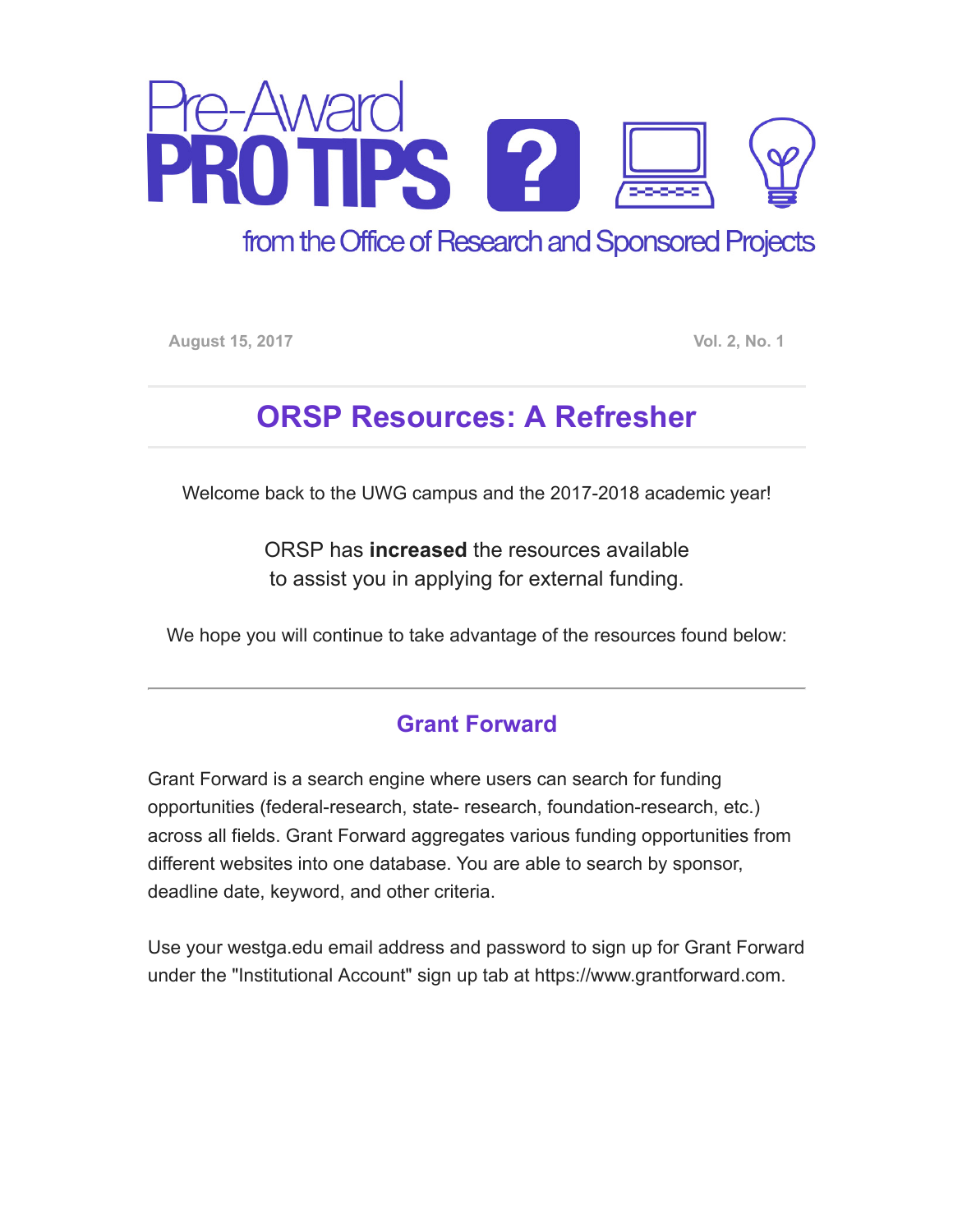# **Our Website**

[The ORSP website](http://www.westga.edu/orsp) has many various resources posted on our website, including:

- [The Project Concept Form](https://westga.co1.qualtrics.com/jfe/form/SV_3RkbU7Q1z9x6dWR)  This form will not only help you organize your first thoughts about your project, but it will also let our office know what your interests are so that we can begin searching for a funding source.
- [Training Request Form](https://www.westga.edu/academics/research/orsp/training-request-form.php) This is a handy way to let our office know that you would like to request training on ORSP-related topics, including GrantForward, Qualtrics, and more!
- [External Funding Opportunities](https://www.westga.edu/academics/research/orsp/pre-award.php)  This is a quick list of major grant funding sources.
- [External Funder Toolbox](https://www.westga.edu/academics/research/orsp/nsf.php)  This work in progress currently includes information on how to apply for an NSF grant, as well as information about Foundation, Corporate and Non-Profit support.

#### UWGResearch-list

Our office manages a list-serv (uwgresearch-list). Members of the list-serv receive information about upcoming grant opportunities, workshops, and relevant research news. [Contact Amber Kelley \(akelley@westga.edu\)](mailto:akelley@westga.edu?subject=Add%20to%20UWGResearch-list&body=Please%20add%20me%20to%20UWGResearch-list.%20) if you would like to be added to this list-serv.

### ORSP Grant Writing Consultant

Dr. Julie Hawk, who is also a UWG English lecturer, focuses on helping faculty create clear, concise narratives for their proposals. She is an experienced cross-disciplinary grant writer, and can assist faculty with refining their ideas and getting them on paper. If you are interested in her services, please contact her directly at [jhawk@westga.edu](mailto:jhawk@westga.edu)